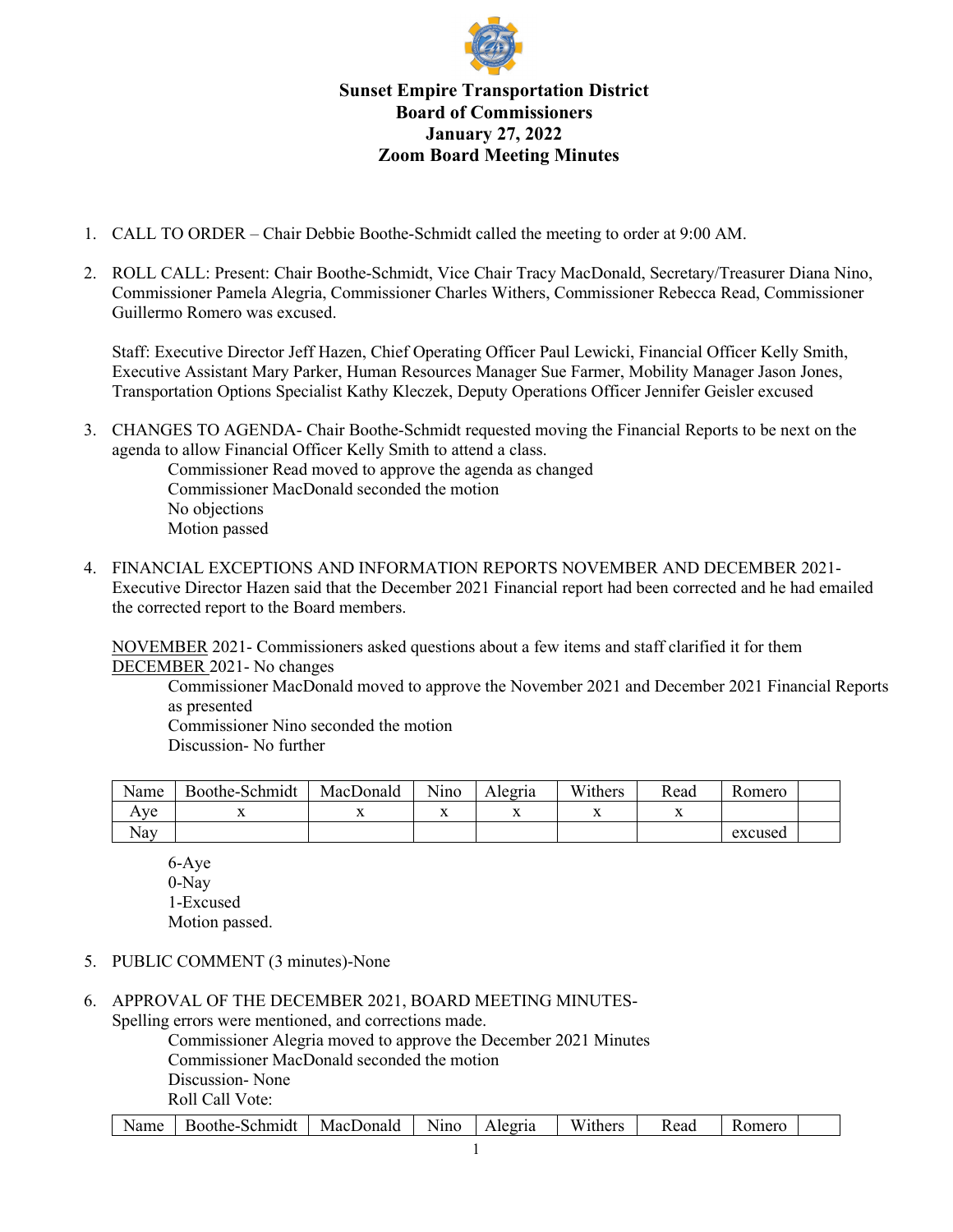| $-1$<br>. .       |  | -- |  | . . |                      |  |
|-------------------|--|----|--|-----|----------------------|--|
| avlatt.<br>$1$ va |  |    |  |     | 011000<br>100<br>. . |  |

6-Aye 0-Nay 1-Excused Motion passed.

## 8. REPORTS FROM CHAIR AND COMMISSIONERS

- a. Commissioner MacDonald- Reported that the Holiday Party was great. He added that during the snowy weather he remembered having to take chain classes every 30 days whether it was icy or not. He said he respects the effort that goes in from the drivers and staff. Commissioner MacDonald attended the NWACT meeting. He reported that there were some interesting items from transit that he will forward on to Executive Director Hazen. Commissioner MacDonald also added that there were future projects that they prioritized that he would like the Board to be aware of and he received word that new safety signage is going up in Tillamook County and he is hoping Clatsop County is next.
- b. Commissioner Alegria- Reported she wanted to commend driver on the Lower Columbia Connector on how he handled a sensitive issue with a passenger in a very accommodating way so it did not erupt to an unpleasant situation.
- c. Commissioner Withers- Commissioner Withers thanked Executive Director Hazen and Chief Operating Officer Lewicki for handling things so well during the many icy and snowy days we had. Commissioner Withers said he had also ridden the bus to Portland. It was quite a feat to maintain service during those conditions.
- d. Commissioner Nino- Reported that she had attended the staff Holiday Lunch and it was lovely and Paul's steaks were very good. Commissioner Nino also said she brought her partner to the lunch, and it was nice to show him around our facilities and how it gave her a sense of pride. Commissioner Nino thanked everyone for inviting them. Commissioner Nino reported that it was amazing how usually we do not get snow here, so we are kind of paralyzed when we do. She said people would ask her about getting over the pass into Portland and it was great to say you can take the bus. Commissioner Nino added that she had to take the bus to Portland during that time and it was comfortable, warm, and easy to figure out and everyone felt safe. She said she was glad to have tested that.
- e. Commissioner Reed- Reported that she is not using a lot of fossil fuel and could maybe get an atta-girl for that. Commissioner Reed also reported that she is keen on the Returning Citizens Program and would want to make sure that we emphasize equity considerations which needs to be a part of the plan. Commissioner Read also said she would like to be on the committee that helps work on this plan.
- f. Commissioner Boothe-Schmidt- Reported that she had also attended the Holiday Lunch but because of another engagement did not eat, but it looked very good. She also reported that she recently had a flat tire and her husband brought her to town and she said it was nice because she knew if he couldn't take her home, she could always ride the bus and that is a nice option to have.

## 9. CONTINUED BUSINESS-

a. DISTRICT LEGAL COUNSEL UPDATE- Executive Director Hazen explained that he had shared a letter from SETD's legal counsel, Heather Reynolds where she discussed that she had joined the law firm of Haglund Kelley, LLP. The firm is in Portland and has an office in Astoria. Heather requested to transfer the primary responsibility of our work to Josh Stellmon, the Astoria resident partner for Haglund Kelley as she begins to lessen her workload.

Commissioner Alegria moved to approve the professional services of Josh Stellmon, and the agreement Commissioner Withers seconded the motion

Discussion-

Commissioner Read said she is impressed with Mr. Stellmon's background and appreciate that he is engaged in our community. That speaks well of him.

Commissioner Nino said she admired Josh's background and professional experience. She also said she likes his experience in Washington because we have agreements with them, and we have people who live